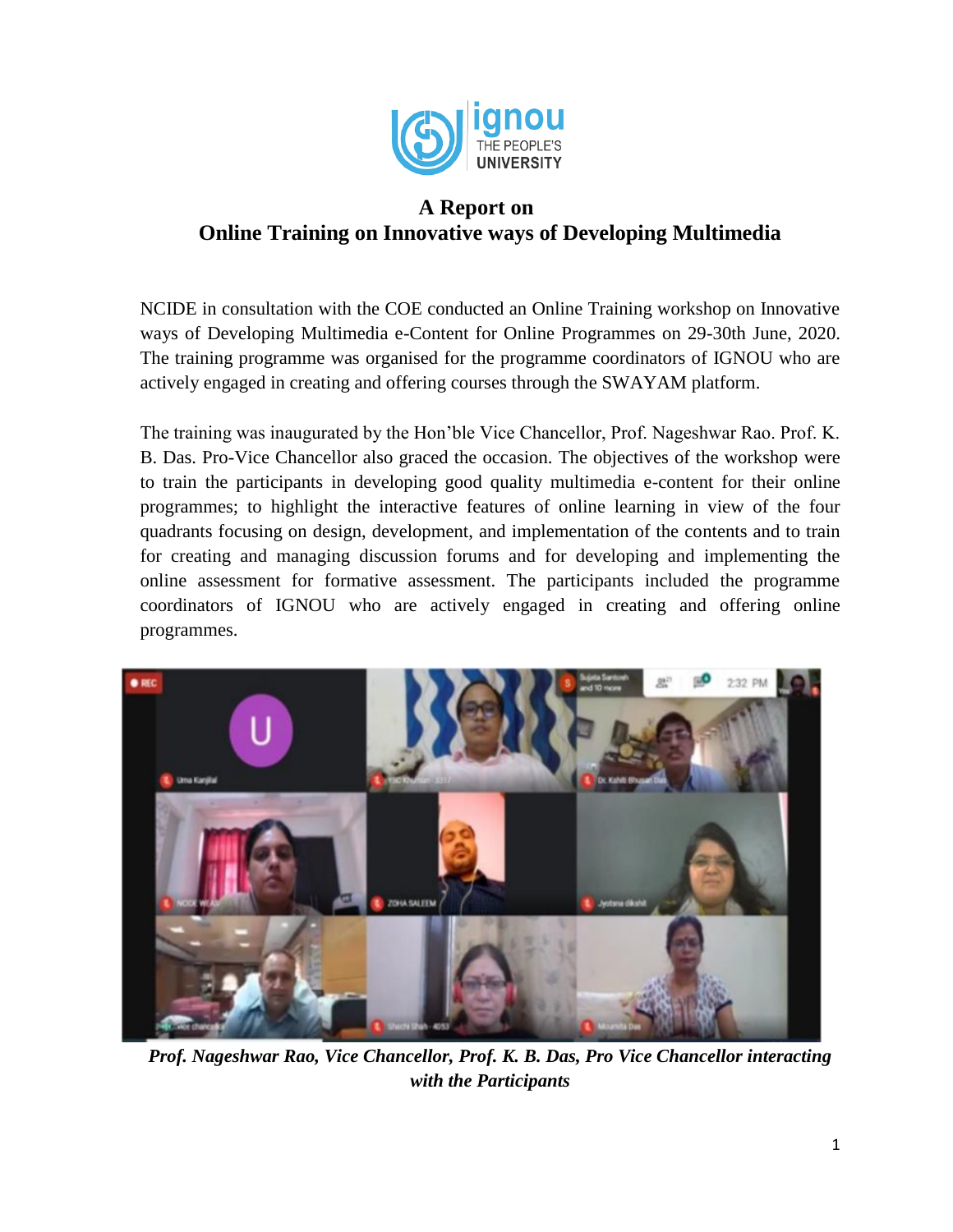Total 17 faculty members had registered for the training programme. On first day 13 faculty members as given in the following list participated and on the second day only the first 10 members participated. The workshop was more hands-on practice oriented. The training programme was coordinated by Dr. Jyotsna Dikshit, Deputy Director and Dr. Sujata Santosh, Assistant Director, NCIDE. They were also the resource persons for the training programme. Dr. O.P Sharma, Director, NCIDE was the Resource Person for a session.

The workshop was conducted in online mode and through Google Meet. Follow up discussions and support were provided 24x7 through the Virtual Training Lounge, the training portal of NCIDE. Inaugural Session. The workshop started on 29th June, 2020, 2:00 pm. At the outset, Dr. O. P. Sharma, Director, NCIDE, welcomed the participants and informed about the objectives of the training workshop and mentioned about the topics and tools to be covered in the workshop. Prof. Uma Kanjilal, Director, COE, gave an overview of the Online Learning and the importance of its four quadrants approach. In her presentation, she suggested to develop the online courses as per the four quadrants and make the content more interactive and engaging. She suggested that the training should focus on incorporating various components of multimedia so as to make the e-tutorials more interactive and useful. She also suggested that the training should highlight on the importance of story boarding and suggested that different ways and means of making discussion forum and evaluation in online learning should be covered in the training.

Thereafter, Prof. K. B. Das, Pro-vice Chancellor addressed the participants and said that this is a right step at the right time to train the faculty for developing quality e-content for online programmes. He appreciated the initiative of the NCIDE.

Finally, the Hon'ble Pro Vice Chancellor, Prof. Nageshwar Rao addressed the participants and said that the online learning is the future of teaching-learning all over the world. He mentioned that the IGNOU is very fast moving towards developing Online Programme through SWAYAM platform. He said that in a very small time 44 courses have been added on SWAYAM platform. He desired that after learning the technological skill from the workshop, the participants should take this knowledge into action for making better quality econtent. He wished for the success of the training.

## **Workshop Sessions**

The workshop had six sessions. The sessions focused on focused on planning and designing of online courses for the SWAYAM platform highlighting the importance of various components while structuring the content of the unit/course. The sessions highlighted the importance of thinking like an edupreneur, choosing a course or programme to offer online and focusing mainly on various components while structuring the content of the unit/course. Training was provided on creation of e-content using the four-quadrant approach,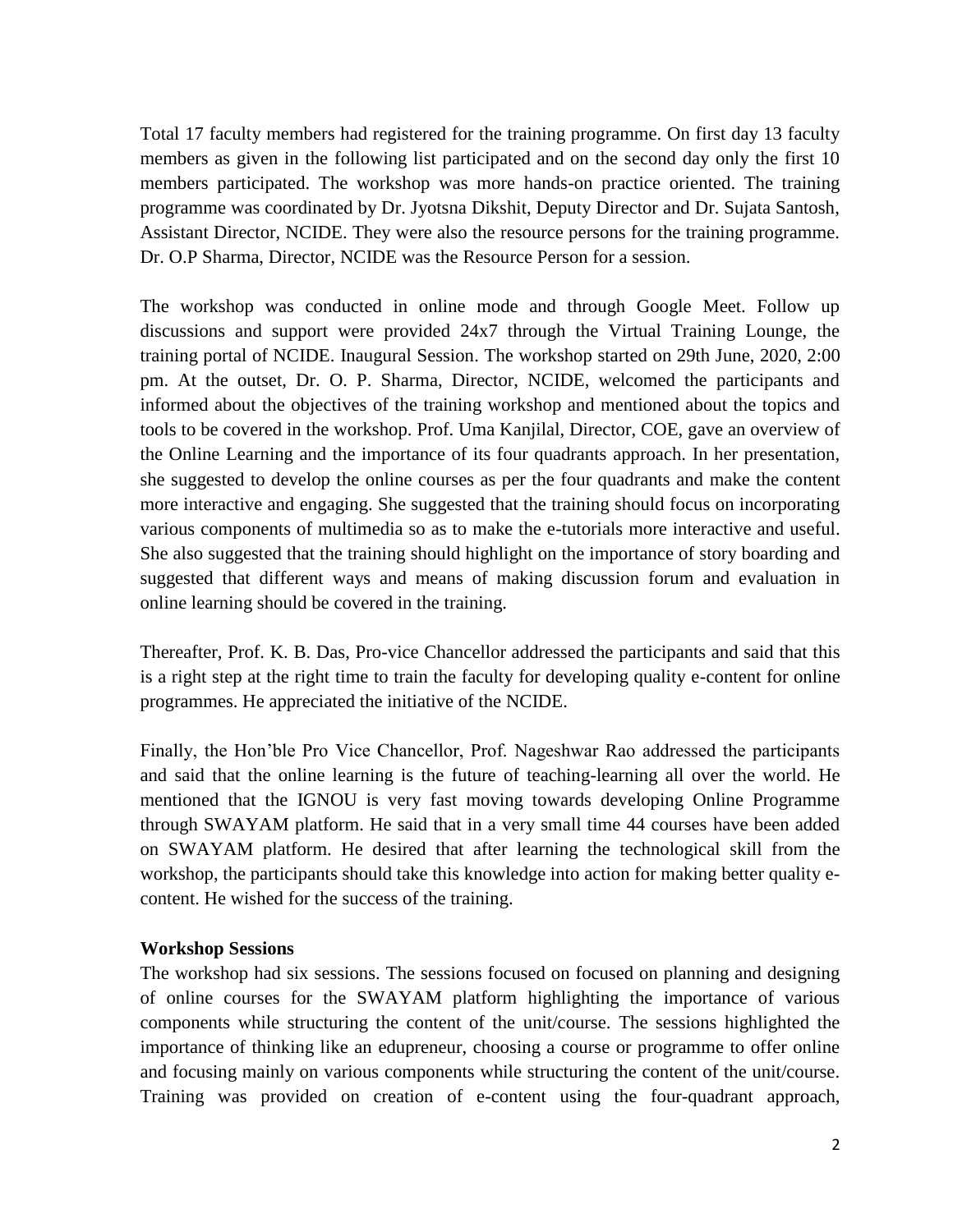storyboarding and scripting, and developing multimedia for the online courses using various tools. The participants were also provided training on how to create and use discussion forum more effectively and how to make the assessment more effective and useful in the online programmes highlighting the importance of question paper design and blueprint. Templates on course rubrics and course design based on four quadrant approach were provided for creating a sample structure for one unit by each participant.

The training workshop was full of demonstrations and hands on practice. First day some assignments were also given to the participants to work on the basis of the deliberations of the day. An assignment was given for creating a rubric for one unit mentioning the weightages for different components like reading text, video, discussion, quiz, podcasting, web resources and other activities.



## **Highlights of Training Workshop**

The training workshop was full of demonstrations and hands on practice. First day some assignments were also given to the participants to work on the basis of the deliberations of the day. There was presentation of the work done by the participants and it was peer reviewed. All the participants are networked with each other through the Discussion Forum of the Virtual Training Platform of the NCIDE. The participants were provided access to the Virtual Training Lounge on the Day 01 of the online training programme. The portal hosts